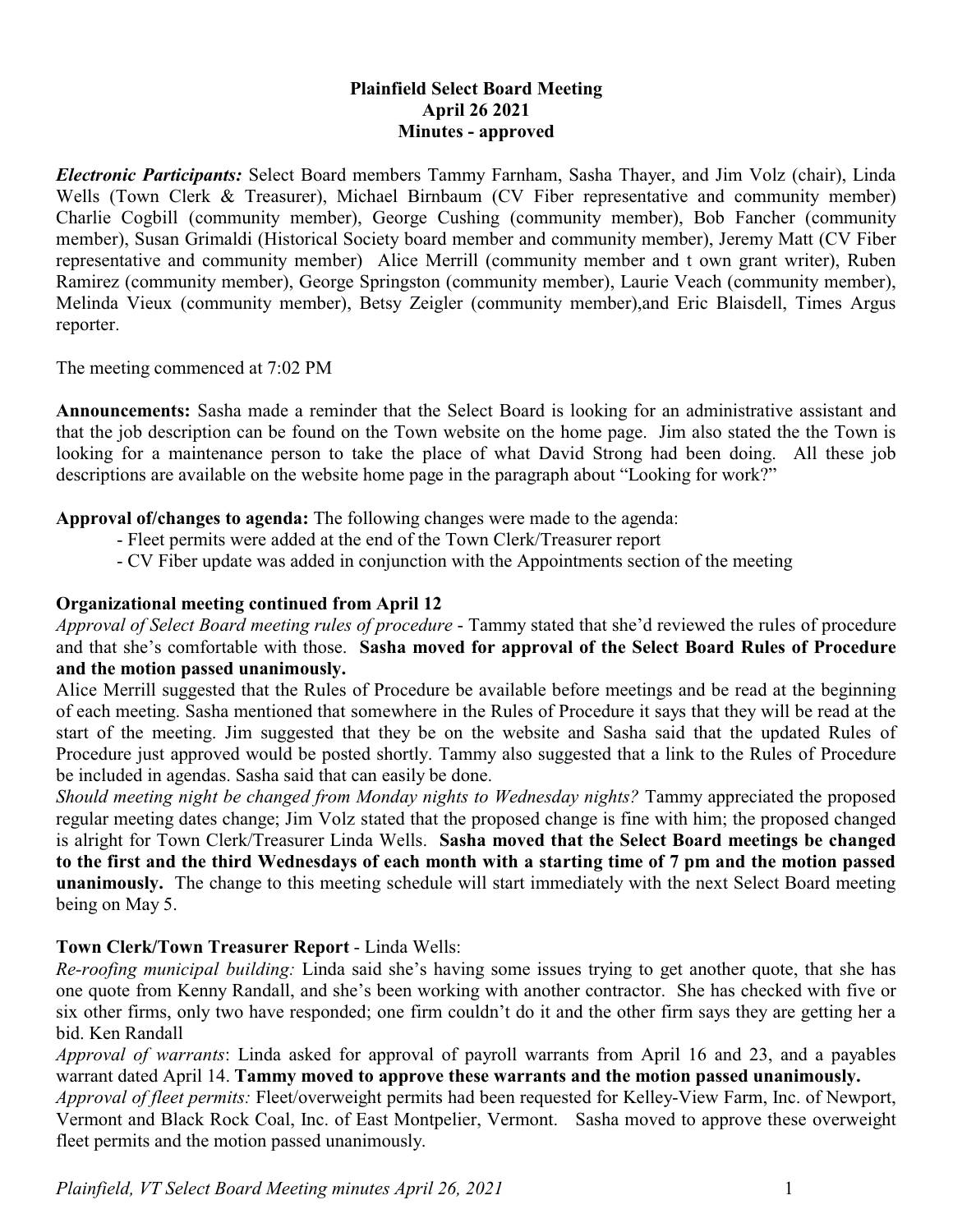**Appointments:** Consideration of appointments of Plainfield delegates to CV Fiber was moved to the portion of the meeting providing an update from CV Fiber. **The following appointments were approved by the Select Board on motion made by Sasha and approved unanimously:**

*Town Health Officer:* Baylen Sky

*E-911 Coordinator:* Sandy Ross

*Recreation Committee:* Dan Gadd, Nick Hooker, Michael Morlan, Jamie Spector, and Ben Youngbaer *Water/Wastewater Commission:* Tim Phillips

Sasha will contact the other person who is interested in serving on the Rec Committee and ask that she submit an application.

Regarding the open Road Commissioner position, Sasha mentioned that she'd heard from the town clerks in Marshfield and Danville that they don't have a road commissioner.

# **CV-Fiber update** - Jeremy Matt and Michael Birnbaum

Jeremy and Michael explained the proposed change for Jeremy to be the delegate and Michael to be the alternate delegate. In addition to Jeremy being very qualified, the reason for doing so is that because Michael is in the broadband business and will be bidding on and have the strong possibility of having a contract with CV Fiber, thus there may be the appearance of conflict of interest and they don't want to put either Plainfield or CV Fiber in jeopardy because of that. Michael reminded the board that when he was appointed, he assured the board that he would rec use himself if there appeared to be any possibility of conflict of interest and that's gone well. Thus, if Michael is the alternate instead of the delegate, he'd still be able to participate in discussions, but would be unlikely to vote because of Jeremy serving as secretary and his regular attendence. Jeremy stated that Michael has been wholeheartedly supportive of CV Fiber, is a good advocate for the town, and has a lot of knowledge which is helpful to CV Fiber and, at the same time, acknowledged this conflict of interest may be a concern. He stated that he supports Michael serving as an alternate. **Sasha moved that Jeremy Matt be appointed as delegate to CV Fiber and Michael Birnbaum be appointed as alternate delegate and the motion passed unanimously.** 

Michael explained that CVFiber is working on developing developing projects in all of its 20 towns, with 99% fiber to the premise, but the order of development is a closely kept secret at this time because it's a highly competitive business and don't want another outfit to slip in and upset CVFiber plans. There are two projects which are apt to happen this year, one in conjunction with Washington Electric Coop and another once CVFiber gets Both of these cover about 3 towns. At this time, the state is awash in money because of the Federal Cares Act and American Rescue Plan act and proposed Infrastructure bill. Each of these is throwing hundreds of millions of dollars at the problem. CVFiber is expecting a lot of development to happen beginning next year. Michael explained that his company. Kingdom Fiber, which is separate from CVFiber, participated in an auction and won support over a 10-year period of about \$7.5 millioin dollars to serve 36 towns in the Northeast Kingdom and Central Vermont and one of the towns included was Plainfield, so they are going to be subsidized to build fiber to the home in Plainfield, probably in conjunction with Washington Electric Coop and CVFiber. Washington Electric Coop is planning on to every one of its distrubution poles, so that it could inprove its own infrastructure and with enough capacity in the cables to also provide with the idea of leasing these lines to CVFiber. That means that instead of the high capital expenditure will have low yearly lease costs and will be able to build a lot more and a lot faster.

Michael described it as an extraordinary in our effort that Washington Electric wants to participate. Jeremy added that any grants that CV Fiber gets, from state and Federal sources, it could be that they begin building quite quickly. Jim said this was good news to hear, and Sasha added that as someone with internet fading in and out, this sounds wonderful. Tammy stated that she thinks partnering ing up with Washington Electric is great.

Jeremy also inquired about letters of appointment being sent out. Sasha said that she thinks she has the format because Jeremy Hanson her this last year. Jim asked if Sash could draft that and she said she could. Jeremy said can be sent to him and to Jeremy Hanson. Tammy moved that Sasha sign the CVFiber appointment form and the motion passed unanimously.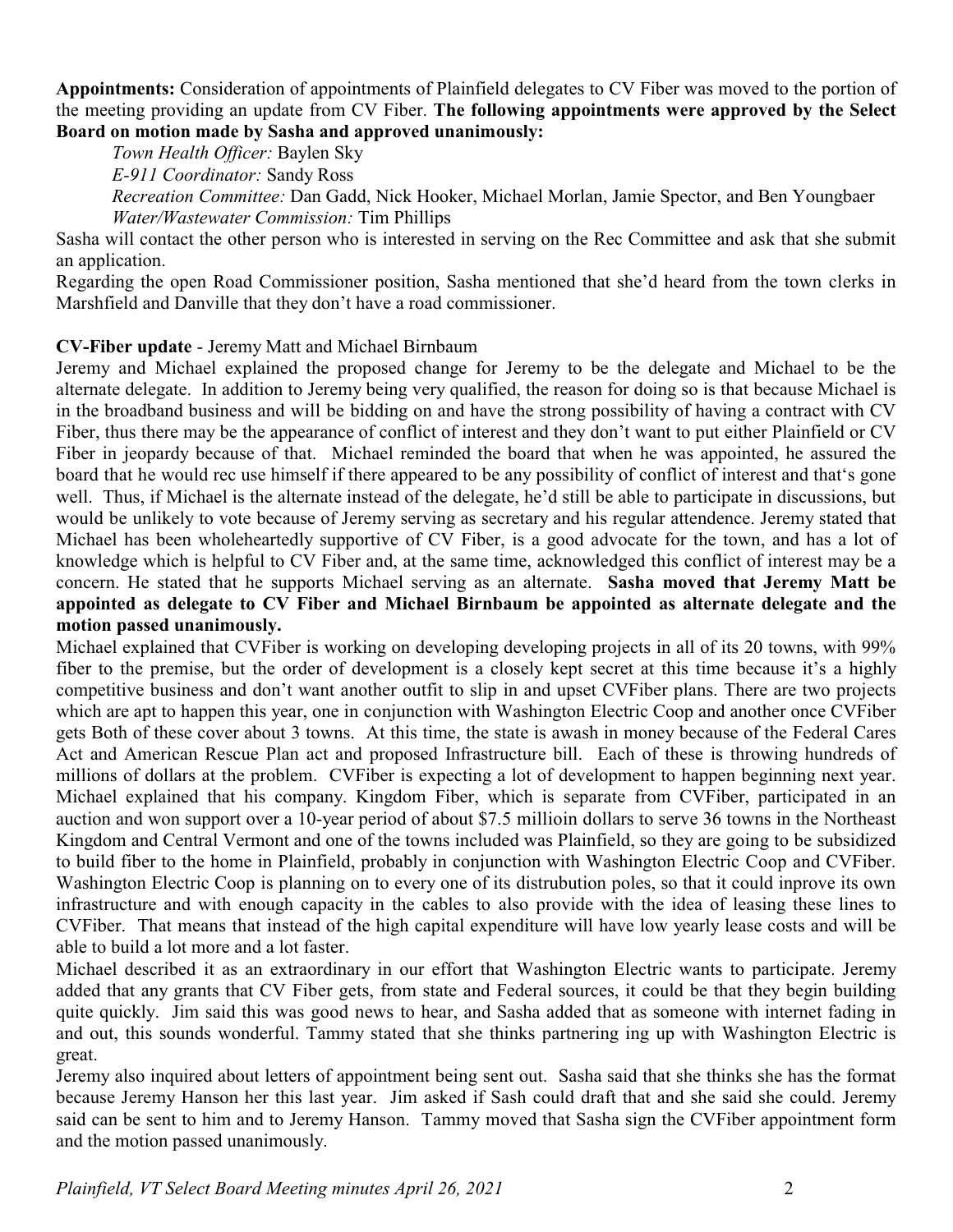**Select Board Minute Taker position:** Jim stated that the Select Board is seeking a minute taker. Tammy also mentioned that the maintenance position being a contract position and that them getting insurance being costly was brought up at the last meeting. She asked if the Board could change this to an employee position. Town Treasurer Linda Wells said that could be done, and that it might result in a slight increase in workers compensation insurance costs. **Tammy moves to make the maintenance position to an employee position and the motion passed unanimously.**

**Status of Brook Rd bridge replacement** George Springson filled in for Alice Merrill who had to leave the meeting for another obligation. He discussed the tentative schedule Alice Merrill had put together to keep this project moving, the first item being that in the Summer of 2021 that Select Board determines that there is someone to work on the FEMA application - something that Alice is willing to do. Sasha suggested taking this up a the next meeting because she feels we need to have a pretty vibrant discussion because the FEMA grant would cover 75% with the result that the cost to the town would be in the hundreds of thousands of dollars.

Tammy suggested that this may also be a project that we create a committee to determine whether this is a project that the town wants to proceed with, and considering the costs.

George poointed out that the tentative schedule also includes going to the Town to get approval for bonding. The decision was to put off discussion of this for the next meeting. Tammy stated that she feels that we need to figure out the funding and how this will fit in our budget in the light of ongoing expenses for the Town,

# **Route 2-Main Street Intersection Remediation project update** - Tammy Farnham.

Tammy reported that she met with the State this past Wednesday and has been meeting with Greg Light and Gary Graves regarding what will be needed for the Fire Department and the Fast Squad. Tammy met with the State and presented the town's needs. The proposal is for East Montpelier to have an ambulance at the fire station 24/7 with East Montpelier providing the ambulance and the State covering the staffing costs and that the State is very open to doing this. The other item was providing a fire truck on the Rte 2 side. The State seemed open to this, and the discussions went well.

The State also informed Tammy that they found ledge based on their drilling, but nothing that is overwhelming to the State. Tammy said that the State didn't have any information for the water yet, that the State is expecting to set up a meeting for the Water/Sewer people, possibly Greg Chamberlin and possibly Water/Sewer commission members as well.

Tammy also said that the State has mentioned a couple of different time for the Town to sign a contract which will include the provision that if down the road, the Town chooses not to continue, there will be a cost to the Town. She expects that the State will want this contract soon, possibly next month (May). Tammy noted that once the Town has signed that contract, from then on, if the Town decides to not go forward with the project, the Town will be responsible to reimburse the State for project costs.

Jim asked about theire being a point at where we'll be presenting this to the Town and having another opportunity to brief the Town before moving forward. Tammy said we'd already asked the citizens in our meetings at the end of last Summer, and have already decided to go forward. Tammy said this is a very standard contract the State does and that the State is hoping to have this contract signed within the month.

Sasha also asked about whether there had been a discussion about the Barre Ambulance Service providing service to the south side of the town during construction. Tammy said that the Fire Department has considered this and done time trials for responses, and what was proposed is what the Fire Department put together.

Jim asked about what period of town we would need this coverage. Tammy explained that if the town authorizes night work this would shorten the time from twelve weeks. Sasha said that she thinks that having ni ght work is a splendid idea and asked Tammy if she had any suggestions about how to get feedback from the citizens about this. Tammy suggested that this might be another time where we put together a citizen committee and also consider using a survey, like we did before. She also wondered whether there is a way to put something on the website to gather information or letting people sign up for committees. She'd also like us to gether emails to let people know when various construction is coming up.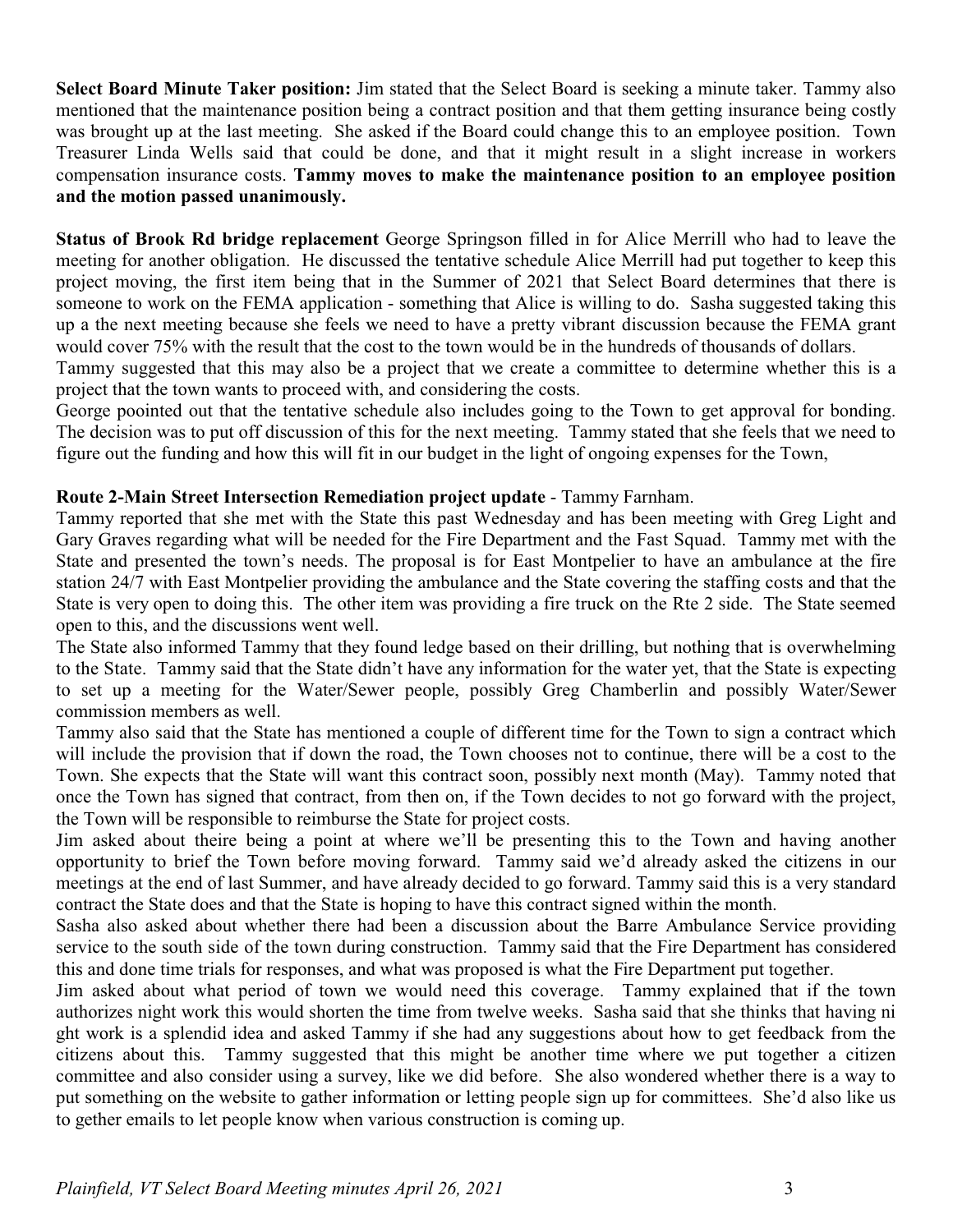**Speed signs near Rte 2 / Hollister Hill Intersection** - email from Rich Phillips about dangerous intersection Sasha mentioned the email received from Rich Phillips about the Hollister Hill intersection which is in Marshfield. Jim clarified that the concern is when does the speed limit drop down coming from Marshfield direction, because of the speed limit and the curve before the Hollister Hill, it's a dangerous intersection. She sent some suggestions to folks in Marshfield suggesting that Marshfield be very specific about what they are asking for. Sasha said in the course of talking with people from Danville, she learned that they had flashing speed signs on Rte 2.

Jim mentioned that Rich Phillips actual request was that Marshfield was gonig to ask for a change of speed limit on Rte 2 and asked for support from Plainfield. Tammy confirmed that the process that Sasha had spoken of for changing the speed limit is the same, with the state's approach being that they don't reduce speed limits on State roads unless people are already driving below the posted speed limit. Sasha will begin drafting a letter of support, short and to the point and send it around to Select Board members.

**Approval of minutes including for January 5, 11 and March 22** - Sasha said that the January 5 minutes are not yet complete, but the January 11 minutes need approval. The March 22 minutes were discussed as Sasha had requested changes to the minutes at the last meeting and had provided the Board with her propsed changes to the section immediately following *VHB Engineering firm for resident engineer services during construction*. This section is titled *Followup on query re Town Meeting articles relating to Australian balloting for future town meetings*. Tammy noted that the changes Sasha proposed are very detailed, a word by word statement of what occurred. Sasha explained that this was an important topic and that information was provided regarding the outcome of voting on the two Australian ballot articles and that Charlie Cogbill had complained about the minutes being vague. **Sasha moved for the approval of the March 22 minutes as amended and the motion passed unaimously. Sasha moved for the approval of the January 11 minutes and the motion passed unanimously. It was agreed that the April 12 minutes will be taken up at the next Select Board meeting. Tammy moved for the approval of the April 24 minutes and the motion passed unanimously.**

**Approval of annual update of Local Emergency Operations Plan** - Sasha, Emergency Management Director Sasha explained that the Local Emergency Operations Plan has to be updated annually and that there were few changes. In the Vulnerable Populations section Dawna McClarren's daycare had been removed as it is no longer running and in the Other resources section Lloyd Farnham's Farnham Excavating had been added with a listing of a number of pieces of equipment that could be available in the event of an emergency. Tammy noted that Farnham Excavating listed should be Kevin Farnham Excavating and Sasha said she would maket that change. **Sasha moved that the 2021 Local Emergency Operations Plan be approved and the motion passed unanimously.**

# **Public Comment**s

George asked about the Select Board approving contracts like lawn mowing services. Jim said we've taken them up in the past when Linda reminds us they have come due. George said that his son has been doing mowin 6 to 7 years, hasn't raised his rates, does a great job. George says that lawn mowing season has started and people who do this work need to plan out their services. It was agreed that this would be put on the agend for next time.

**Future of the old fire station -** the prior two agenda items were moved up so that this agenda item would be taken up at the time scheduled on the agenda,

Susan Grimaldi, a member of the Historical Society board, reviewd that the Historical Society on behalf of the Town applied for the Burns grant which was not approved. Susan got in touch with them and learned that reason we didn't get the grant and who did get it. There where projects in bigger places where the grant was seen as supporting economic activity that received grants. She also learned that it was felt that the Town hadn't given enough care to the building, the use of the building as a museum was too specific and locallzed and that historical museums aren't a bit draw. Susan said they did make some suggestions, including that it might be